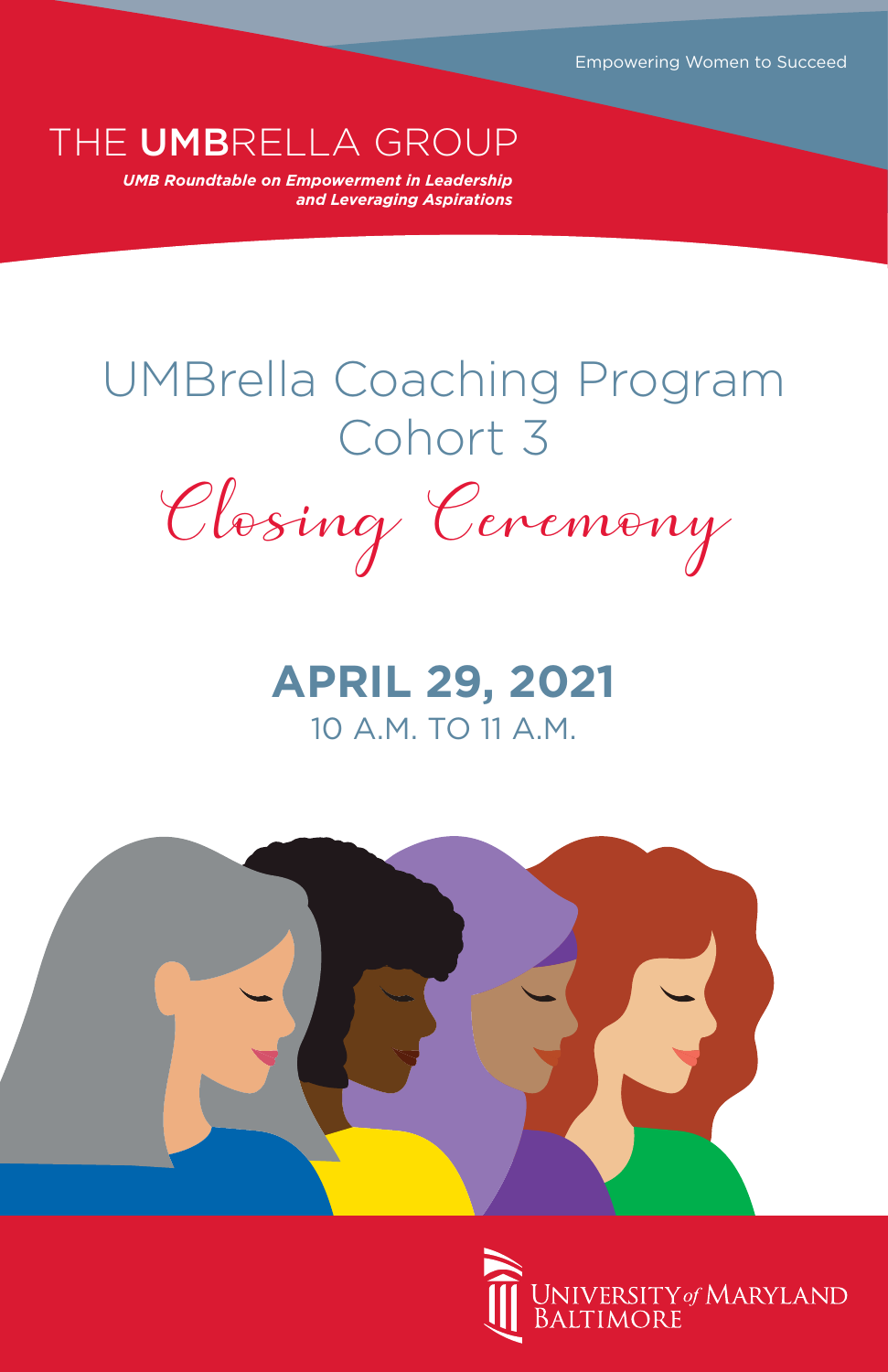

Dear Cohort 3:

Congratulations on completing UMBrella's Coaching Program! You made an important decision to do something positive for yourself and your career by participating in this program, and you stuck with it, even when we had to take the program virtual. While it might not have been the experience you envisioned when you applied, you made the best of it, made new connections with other women on

campus, and perhaps strengthened existing bonds as well.

This eight-month program delved into important topics that are crucial to your professional development. I encourage you to apply the new concepts, strategies, and skills you learned — from your coach and from your colleagues in your cohort — to make meaningful changes in your personal and professional life.

You are now part of UMBrella's network of three cohorts of coaching programs and hundreds of women across UMB who have participated in UMBrella's programming over the past six years. I hope that you will stay in touch with your coaching cohort for support and encouragement as you progress in your career at UMB.

And I hope you will encourage your friends and colleagues to apply for the next cohort of the UMBrella Coaching Program. I look forward to seeing you at future UMBrella events!

Stay strong and be well,

terriper

Jennifer B. Litchman, MA Senior Vice President for External Relations Special Assistant to the President Founder and Chair, UMBrella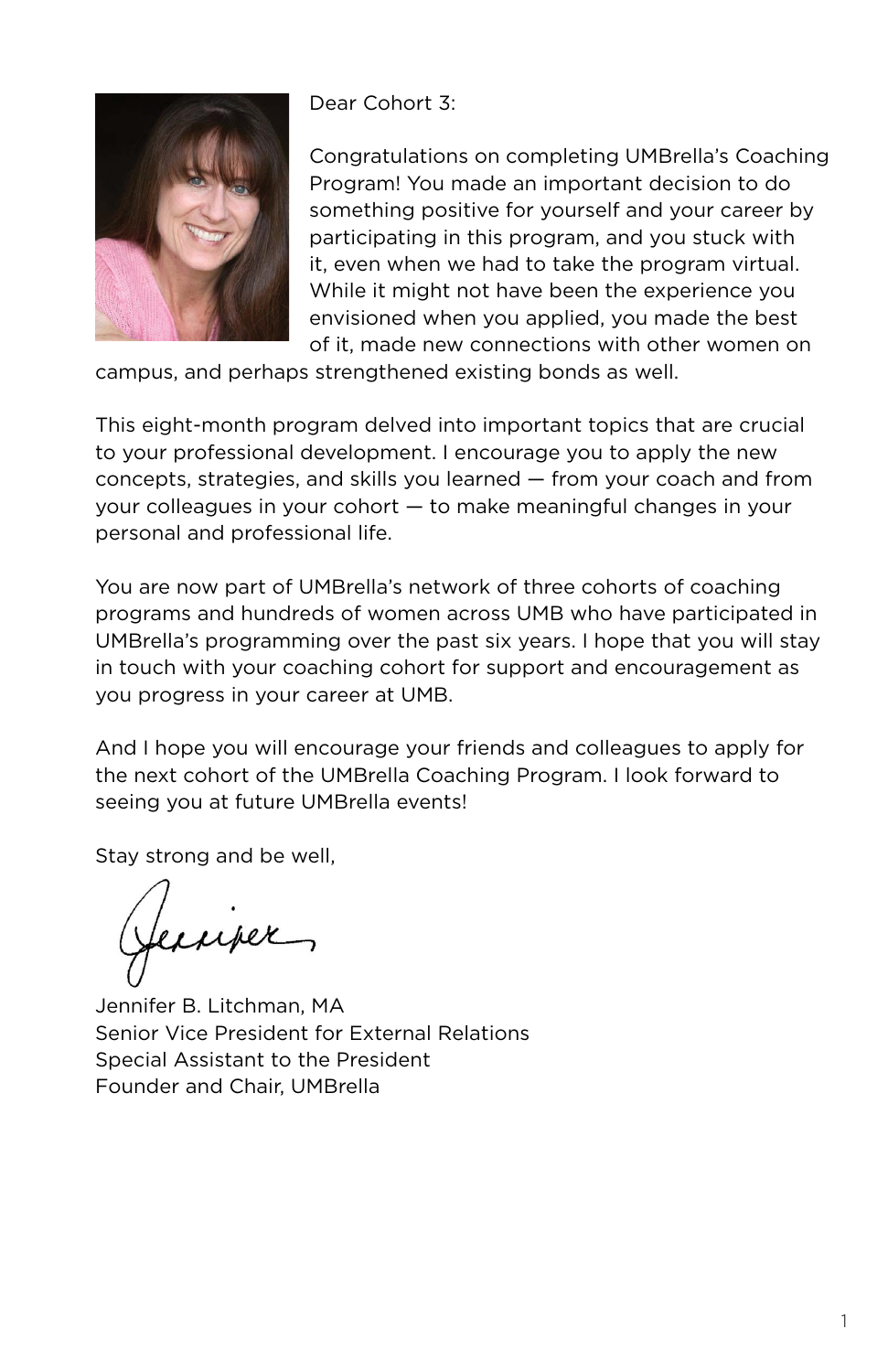# **KEYNOTE SPEAKER**



**VIOLET M. APPLE**  *Chief Executive Officer Girl Scouts of Central Maryland* 

A strong advocate for children, Violet M. Apple has been dedicated to the development and extension of services to girls for more than 30 years.

 Apple has a thorough understanding of the complexities of delivering safe, contemporary programs to girls and values the critical role volunteers play in implementing such services. She has partnered with major corporations and funders to build program support in the delivery of the

Girl Scout Leadership Experiences, the Girl Scout Gold Award, and science, technology, engineering, and math (STEM) initiatives for girls. She has also been involved with overseeing the administration of outdoor experiences to girls for nearly 20 years and has been involved with the development and delivery of numerous resident and day camps.

In 2014, she became the chief executive officer of Girl Scouts of Central Maryland. Prior to that, Apple served as chief membership services officer for the Girl Scouts of Eastern Massachusetts (headquartered in Boston) and chief operating officer for Girl Scouts in the Heart of Pennsylvania (headquartered in Harrisburg, Pa.). In these positions, Apple was responsible for developing a transitional plan for the merger of seven councils into two, affecting approximately 100,000 girl and adult members.

Her contribution to her local community further confirms her commitment to young people and their development. In 2020, Apple was appointed to the board of Hostelling USA where she previously had served on the Board Development Committee. In 2019, she was reappointed by the governor of Maryland to serve on the Maryland Legal Services Corporation Board. She is also currently serving on the boards of Maryland Nonprofits and CASA of Baltimore City. In addition, she had the privilege of serving on the WOW (Women of the World) Festival 2016 Board of Directors. She is a member of Delta Sigma Theta Sorority, Inc., the Executive Alliance, and the Baltimore Women's Advisory Board and is a graduate of The LEADERship class of 2015.

Apple was named one of the *Daily Record*'s Most Admired CEOs. She received Maryland's Top 100 Women's award in 2019 and 2016. She also received the Baltimore Teachers Union Women's Rights Award, SMART CEO — Circle of Excellence, SMART CEO — Brava Award, and the YWCA's Racial Justice Award. She was awarded the Thanks Badge, the highest award given by Girl Scouts of the USA.

Apple holds a Master of Business Administration from Penn State University and a Bachelor of Arts in Social Work from Millersville University of Pennsylvania. She also holds a Certificate in Nonprofit Management from Delaware University.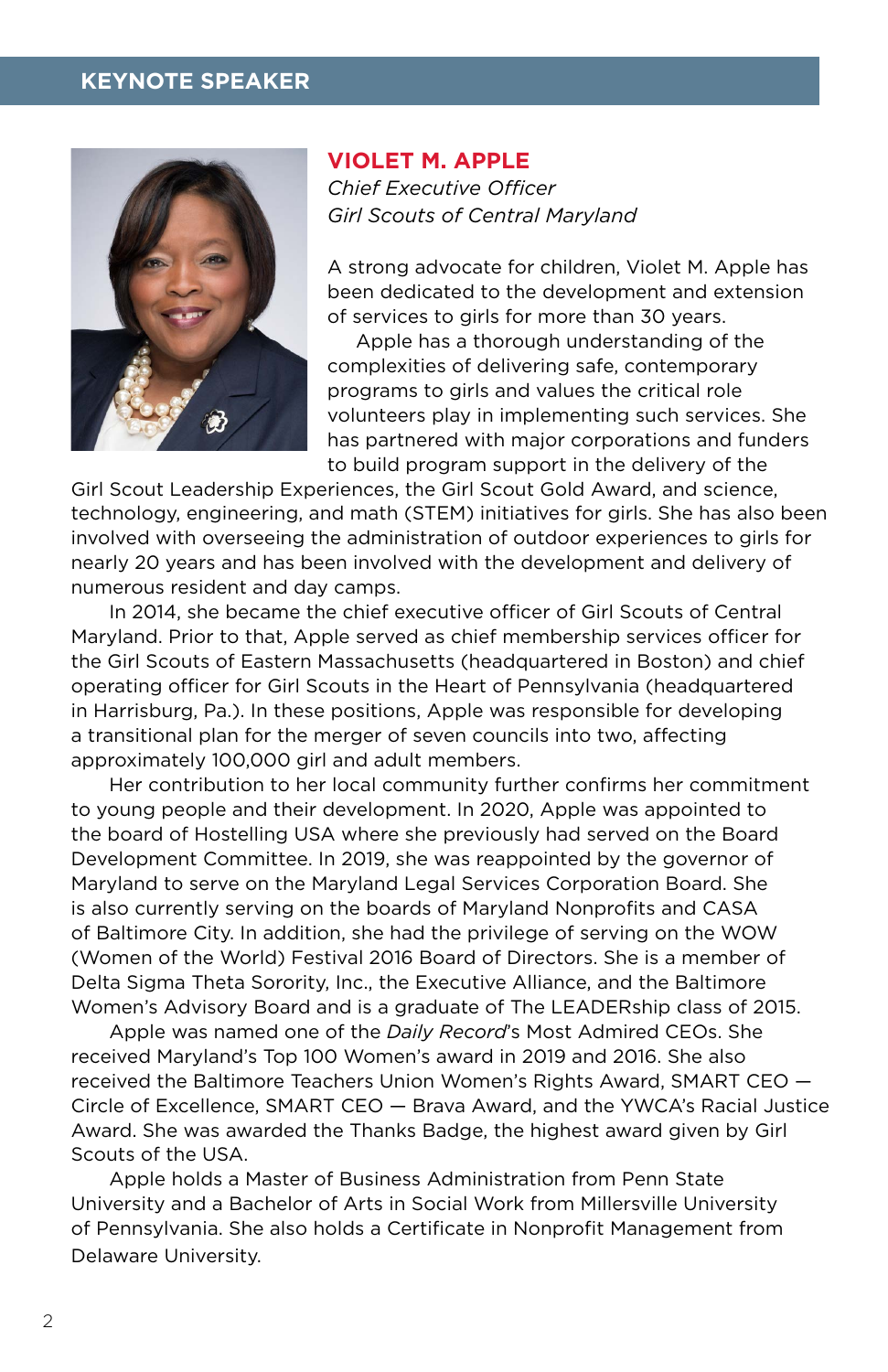# **Welcome**

Elisa Medina, LCSW-C, ACC, Career Development Manager, Human Resources

# **Opening Remarks and Introduction of Keynote Speaker**

 Jennifer Litchman, MA, Senior Vice President for External Relations and Special Assistant to the President, and UMBrella founder and chair

# **Keynote Address**

 Violet Apple, MBA, Chief Executive Officer, Girl Scouts of Central Maryland

# **Program Reflection Introductions**

Paulette Harris-Gross, MS, Program Management Specialist, Office of the President

# **Program Reflections**

Shereece F. Singleton, MS, Office Manager, Department of Pediatrics, School of Medicine

Dina R. Billian, JD, Deputy Director of Career Development, Francis King Carey School of Law

> Eileen Eldridge, Web Content Specialist, PATIENTS Program, School of Pharmacy

Vanessa Carroll, MS, Special Assistant to the Dean, School of Dentistry (Cohort 3 Coach)

# **Closing Remarks**

Cherita Adams, MBA, MS, Assistant Dean, Administration and Strategic Initiatives, School of Social Work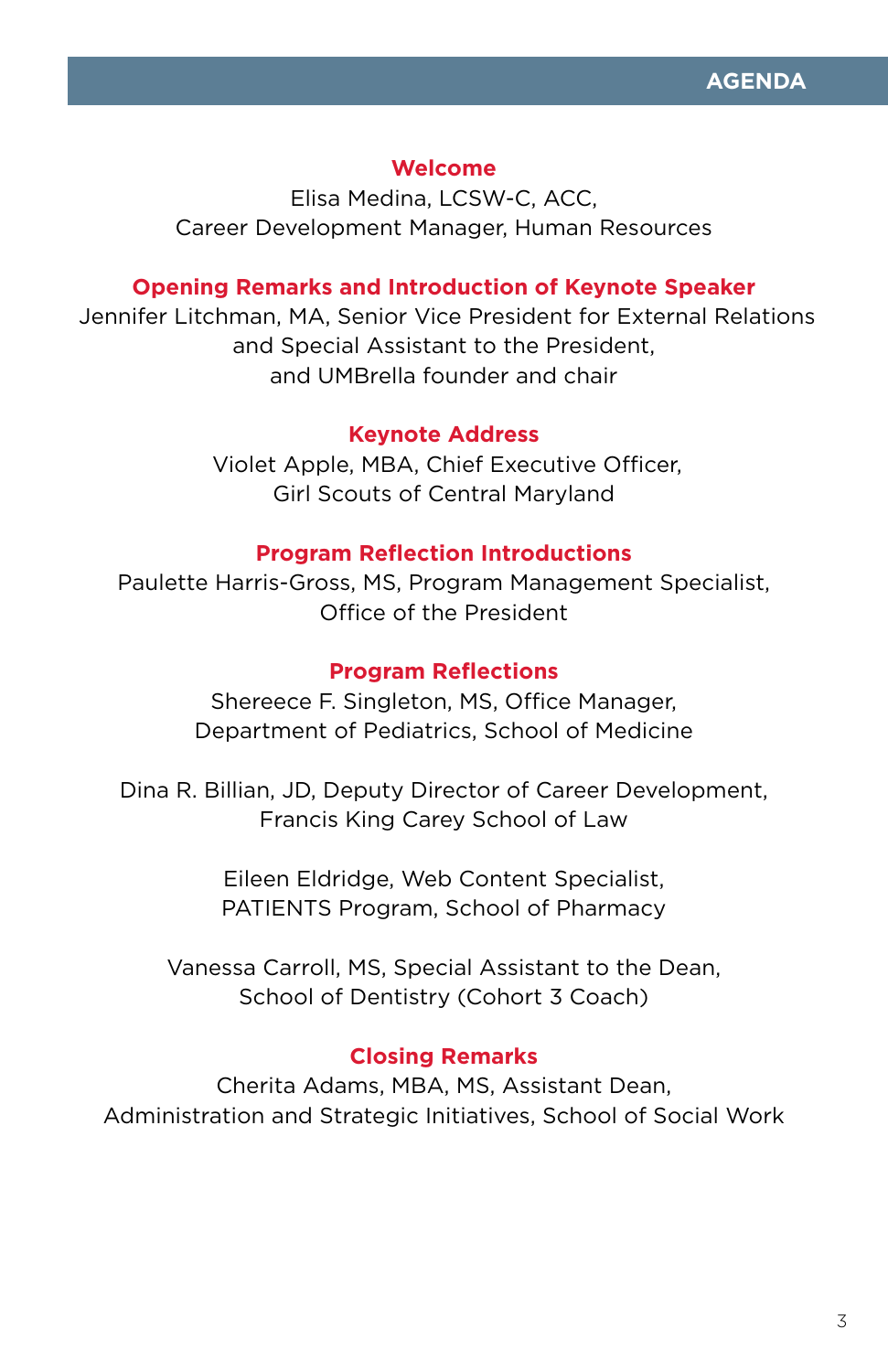

#### **Cherita Adams, MBA, MS\***

*Assistant Dean, Administration and Strategic Initiatives, School of Social Work*

**Patty Alvarez, PhD\*** *Assistant Vice President, UMB Student Affairs*

**Anna Borgerding, PMP** *Associate Director, UMB Operational Excellence for Facilities and Operations*

**Sharon Bowser, MBA\*** *Associate Dean and Chief Information Officer, School of Medicine*

## **Vanessa Carroll, MS\***

*Special Assistant to the Dean, School of Dentistry*

**Crystal Edwards, JD, MA\*** *Assistant Dean, Academic Affairs, Francis King Carey School of Law*

#### **Laura Kozak, MA\***

*Associate Vice President, UMB Office of Communications and Public Affairs*

#### **Cherokee Layson-Wolf, PharmD\***

*Associate Dean, Student Affairs, School of Pharmacy*

**Isabel Rambob, DDS\*** *Clinical Assistant Professor, School of Dentistry*

#### **Robertha Simpson, MBA**

*Director, Office of Faculty Affairs and Professional Development, School of Medicine*

#### **Darlene Trandel, PhD**

*Assistant Professor, Department of Partnerships, Professional Education, and Practice, School of Nursing*

# **Shannon Tucker, MS\***

*Assistant Dean, Instructional Design and Technology, School of Pharmacy*

*\*Member of UMBrella Advisory Board*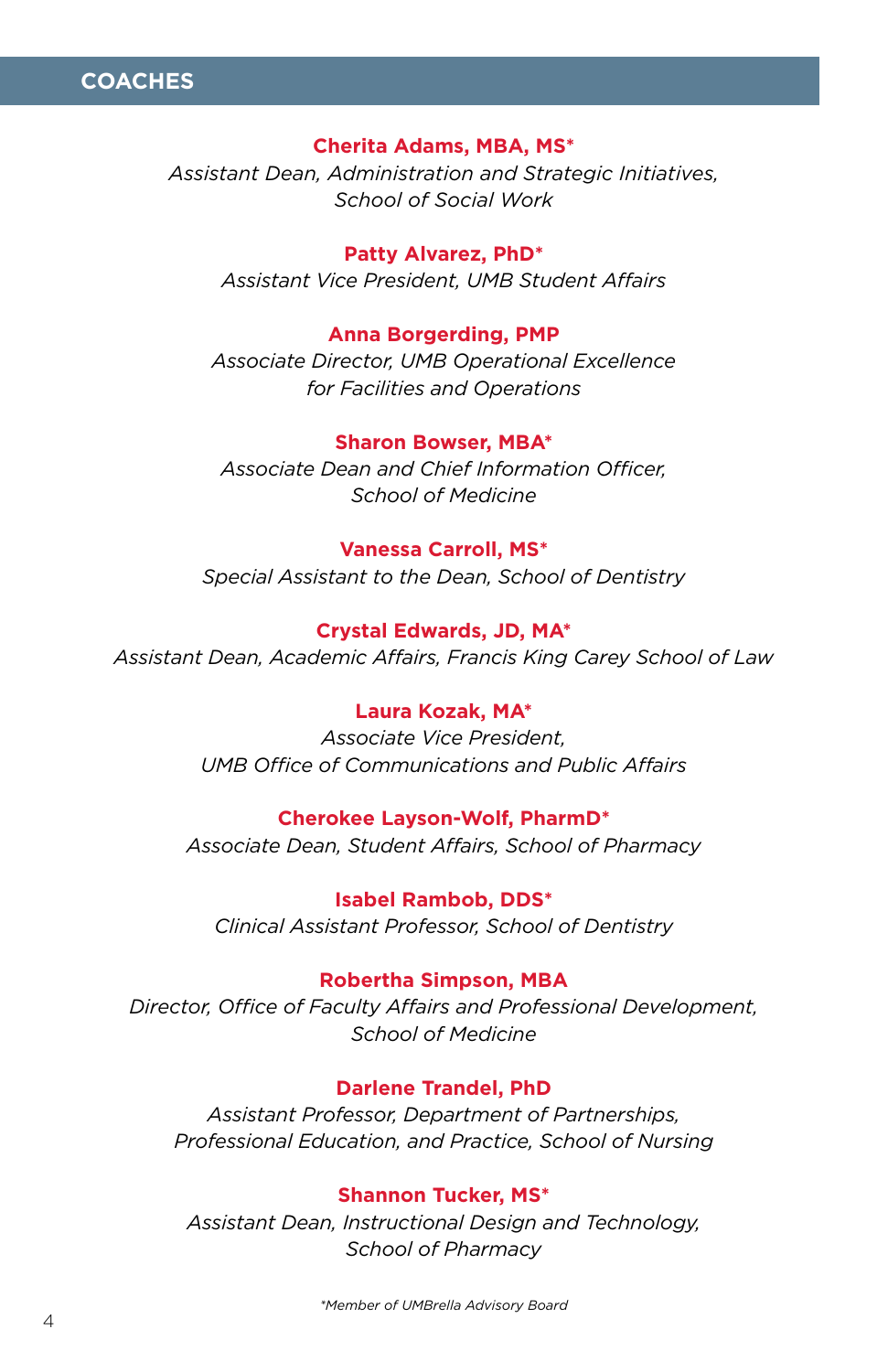# **COHORT 3 PARTICIPANTS**

**Stephanie Alphee**

*Program Coordinator School of Medicine*

**Cailin (Barker) Yasunaga** *IPACE Program Coordinator School of Nursing*

**Kelli Bethel** *Director of Yoga Therapy and Yoga, Physical Therapist School of Medicine*

**Penelope Birckhead** *Program Administrative Specialist School of Medicine*

**Kerry Birney** *Assistant Professor Graduate School*

**Morgan Bosset** *Program Specialist School of Social Work*

**Dana Bridges** *Nurse Practitioner School of Medicine*

**Meghan Bruce-Bojo** *Program Manager Academic Affairs*

**Alaysia Corley** *Academic Program Specialist Graduate School*

**Ana Raquel Da Costa** *Program Director School of Medicine*

**Eileen Eldridge** *Web Content Specialist School of Pharmacy*

**Eposi Elonge** *Research Program Coordinator School of Medicine*

**Veronica Fallon** *Clinical Research Assistant School of Medicine*

**Christina Fenwick** *Dean's Office Specialist School of Social Work*

**Onaya Frazier** *Medical Secretary II Faculty Physicians, Inc.*

**Justine Golden** *Program Manager School of Medicine*

**Jessica Grabowski Roop** *Human Resources Manager Academic Affairs*

**Donna Greaves** *Program Manager/Associate Director School of Social Work*

**Rebecca Greenwell** *Staffing and Career Specialist Administration and Finance*

**Christina Griffin** *Clinical Division Manager School of Medicine*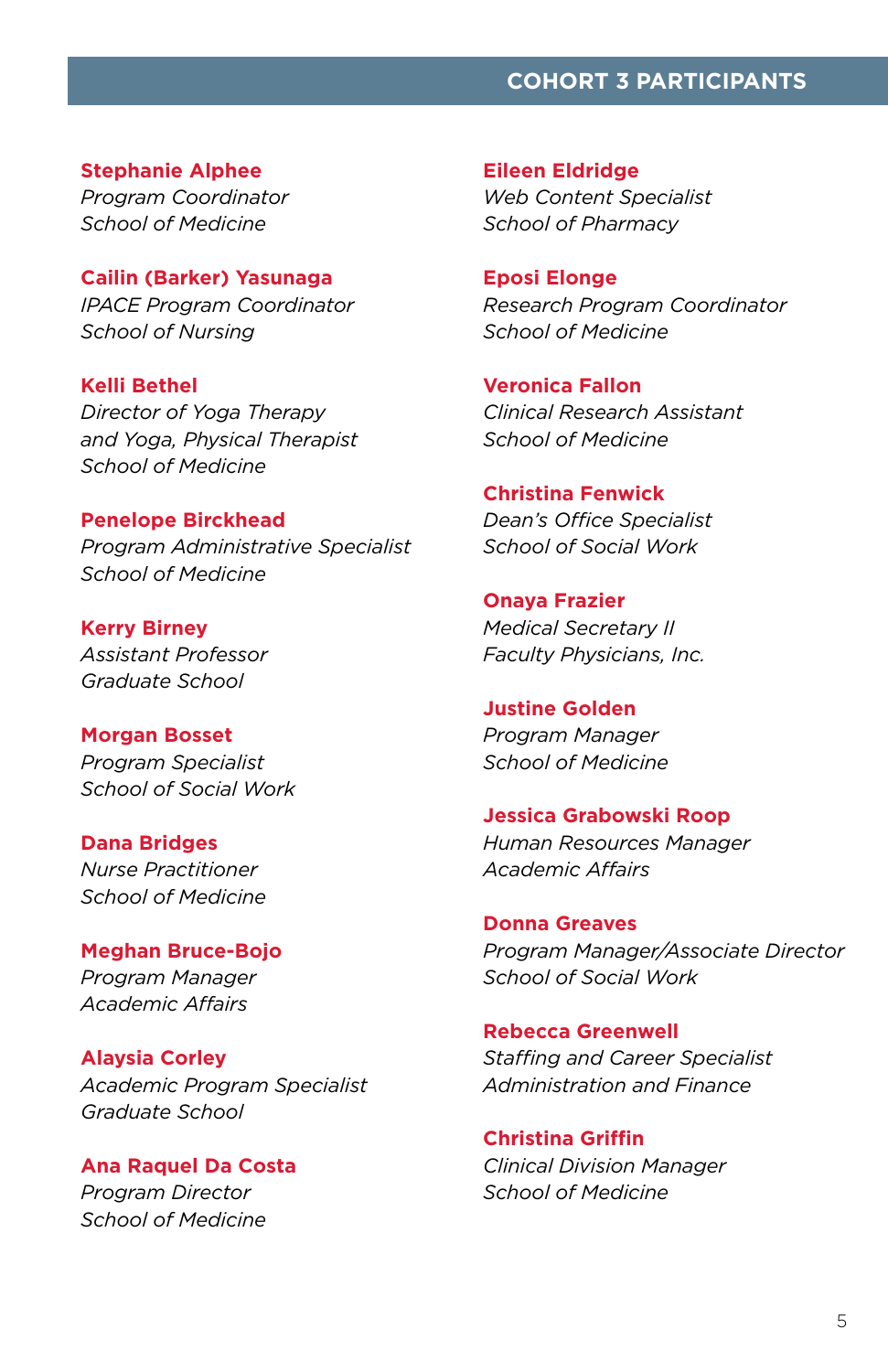# **COHORT 3 PARTICIPANTS**

**Eva Hanley** *Marketing Specialist Communications and Public Affairs*

**Rebecca Henry** *Research Associate School of Medicine*

**Danielle Hill** *Office Manager - Research School of Medicine*

**Jennifer Hoffmann** *Nurse Practitioner School of Medicine*

**Brittany Johnson** *Accounting Associate School of Medicine*

**Elizabeth Lasker** *Assistant Director - Aquatics Campus Life Services*

**Laura Lee** *Senior Media Relations Specialist Communications and Public Affairs*

**Renita Lewis** *Lead Paralegal University Counsel*

**Nicole Licari** *Accounting Analyst Campus Life Services*

**Tierra Major** *Prevention and Outreach Program Coordinator Campus Life Services*

**Christina Manoto** *Operations Manager Campus Life Services*

**Jan Martinez** *IRB Manager Academic Affairs*

**Kristen Maslonka** *Division Administrator School of Medicine*

**Nancy (Lucas) McDowell** *Program Manager School of Nursing*

**Akilah Moore** *Executive Assistant II School of Medicine*

**Carin Morrell** *Public Information Officer Administration and Finance*

**Rhona Mutibwa Little** *Program Specialist School of Social Work*

**Tasha Mwaura** *Patient Care Advocate School of Dentistry*

**Angelica Nadali** *EHS Specialist Administration and Finance*

**Nicole Nash** *Assistant Director of Alumni Relations School of Dentistry*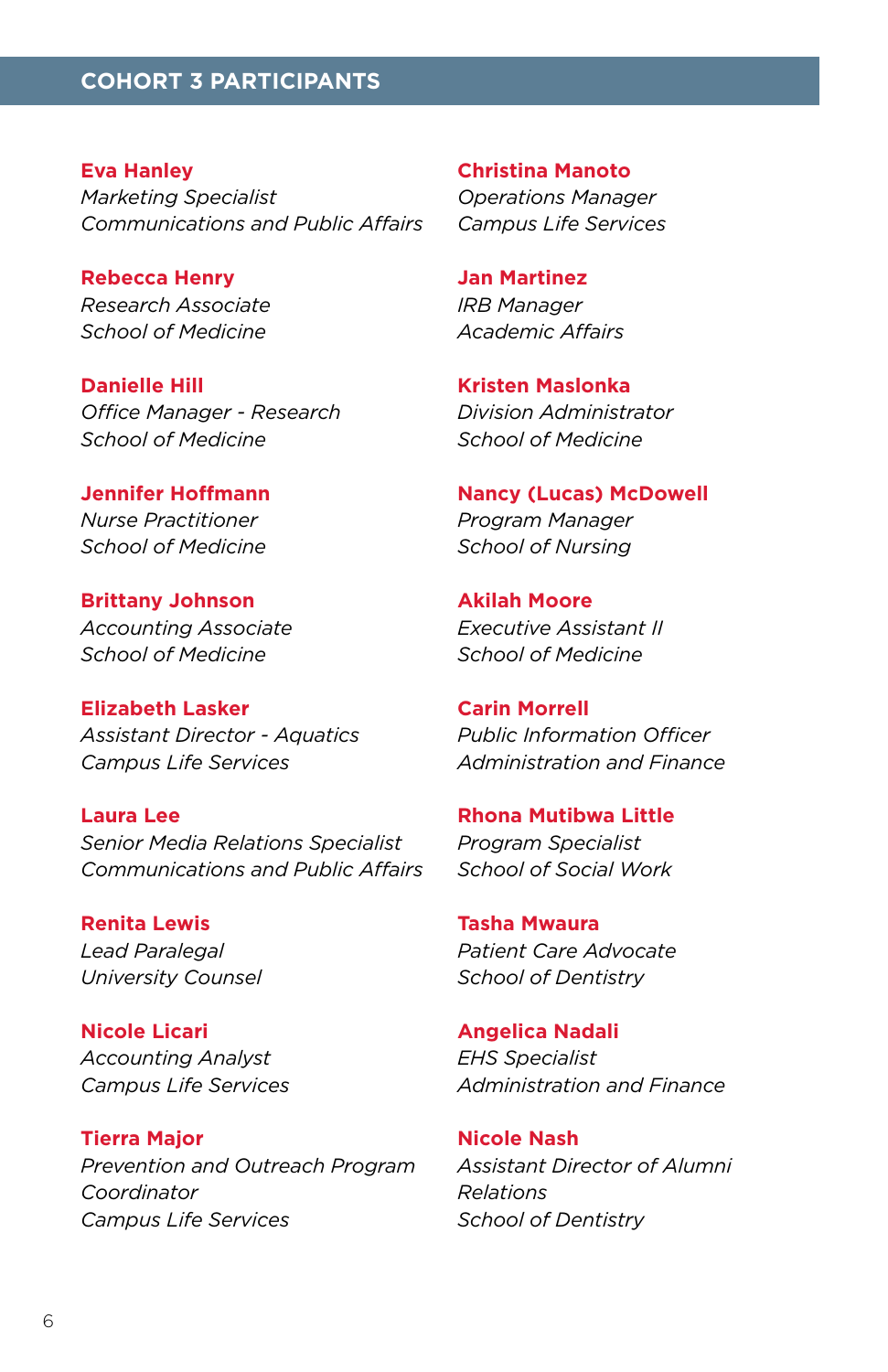# **COHORT 3 PARTICIPANTS**

**Lindsay Nichols** *Project Controls Specialist Administration and Finance*

**Trisha Nkenge** *Development Associate, Donor Relations and Stewardship School of Medicine*

**Jillian Pahel** *Assistant Director, Student Services for Conway Scholars School of Nursing*

**Robyn Palmeiro** *Director of Social Work School of Medicine*

**Jamesha Perkins** *Program Administration Specialist School of Medicine*

**Jasnehta Permala-Booth** *Laboratory Manager School of Medicine*

**Mary Phelan** *Senior Media Relations Specialist Communications and Public Affairs*

**Ginger Pritchett** *Registration Coordinator School of Nursing*

**Chanise Reese-Queen** *Program Director School of Medicine*

**Jole' Ruff** *Coordinator Academic Affairs*

**Leanne Simington** *Grants and Contracts Coordinator School of Medicine*

**Sonia Smith** *Program Specialist School of Nursing*

# **Christina Spadafora** *Clinical Research Assistant*

*School of Medicine*

**Janet Thomas** *Program Specialist Administration and Finance*

**Tammy Thomas** *Administrative Coordinator, Human Resources and Payroll School of Medicine*

**Raissa Toure** *Clinical Research Assistant School of Medicine*

**Nicole Turner** *Administrative Coordinator School of Dentistry*

**Jenn Volberding**  *Assistant Director, Student Financial Planning School of Nursing*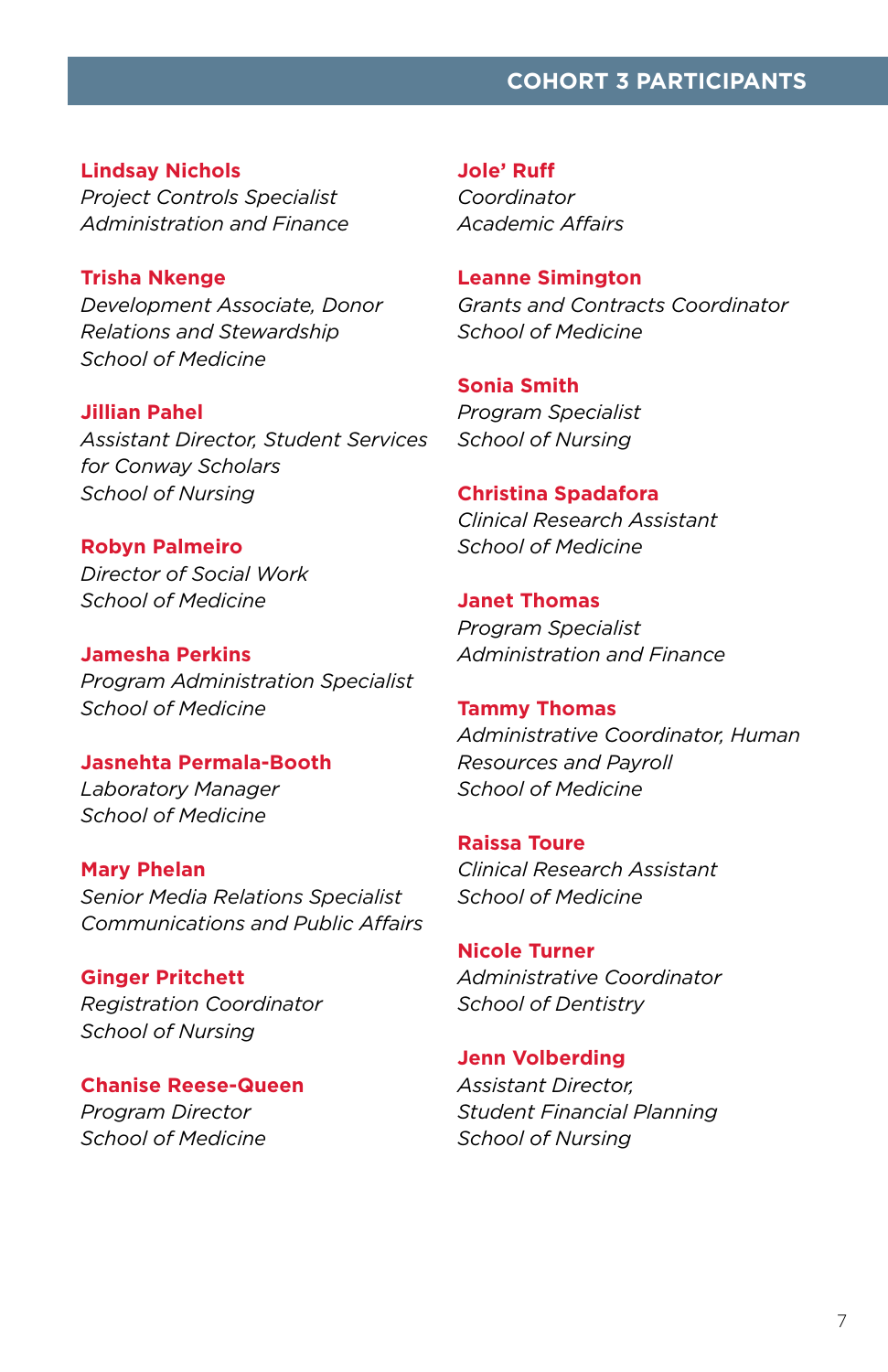# **Lydia Watts**

*Executive Director Carey School of Law*

# **Lauren Wheeler**

*Information Services Librarian Health Sciences and Human Services Library*

# **Anna Whitney**

*Program Coordinator/Student School of Medicine*

# **Adrienne Witherspoon**

*Administrative Assistant Office of Community Engagement*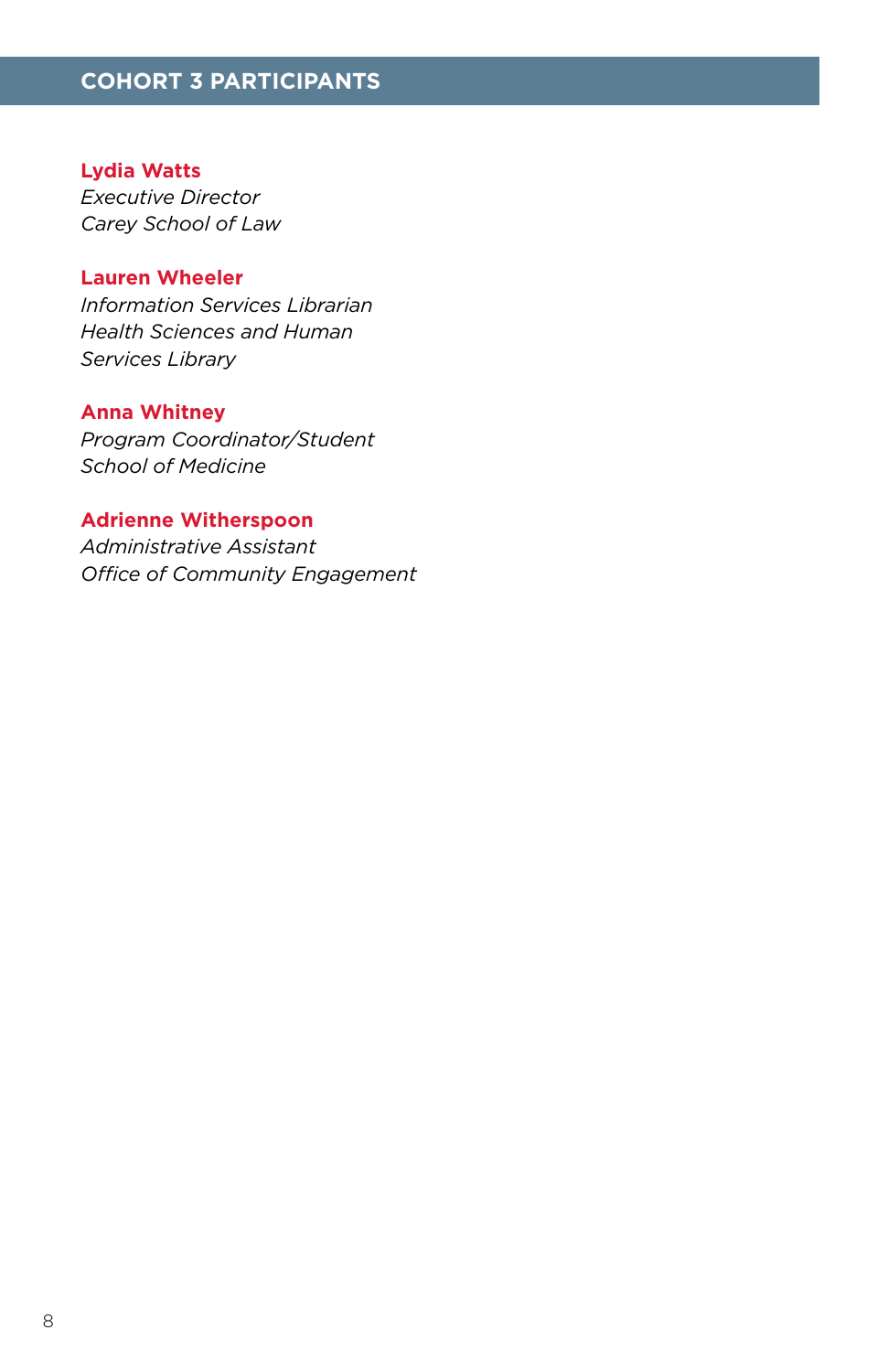# **PROGRAM REFLECTIONS**



It was an honor to be selected as a participant in the pilot cohort. Being a part of the UMBrella Coaching Program has benefited me over the years. I applied the concepts I learned in the program to negotiate a promotion and pay raise in the position I was in at the time. Since then, I earned another promotion for a new position. An added benefit of the program was the networking. I met and talked with women in leadership on campus and formed lasting relationships with peers in my cohort. I still benefit from the program by taking advantage of the UMBrella professional development events throughout the year such as the Women's History Month Symposium. Last year, I received an UMBrella scholarship to participate in the Towson University Professional Leadership Program for Women.

# **Shereece F. Singleton, MS**

*Inaugural Cohort Office Manager Department of Pediatrics, Critical Care Medicine Center for Blood Oxygen Transport and Hemostasis School of Medicine*



The women of the University of Maryland, Baltimore are so incredibly fortunate to have the UMBrella Coaching Program as a professional development offering. It's been exactly two years since I first met my coaching group: Adrianne, Mary Beth, Lin, Karen, Zalika, and Meredith, led by the amazing coach Patty Alvarez, assistant vice president, Student Affairs. We keep in touch to this day through occasional lunches or calls for support. The ground rules themselves — respect, engagement, positivity, and using one's voice are rules I try to implement every day, not just in my work life, but in my personal life as well. The program promotes leadership, growth, and the commitment to develop oneself. In these unusual times, the need for this program is greater than ever. We all benefit from the support, kindness, and encouragement the program provides.

# **Dina R. Billian, JD** *Cohort 2 Deputy Director of Career Development Francis King Carey School of Law*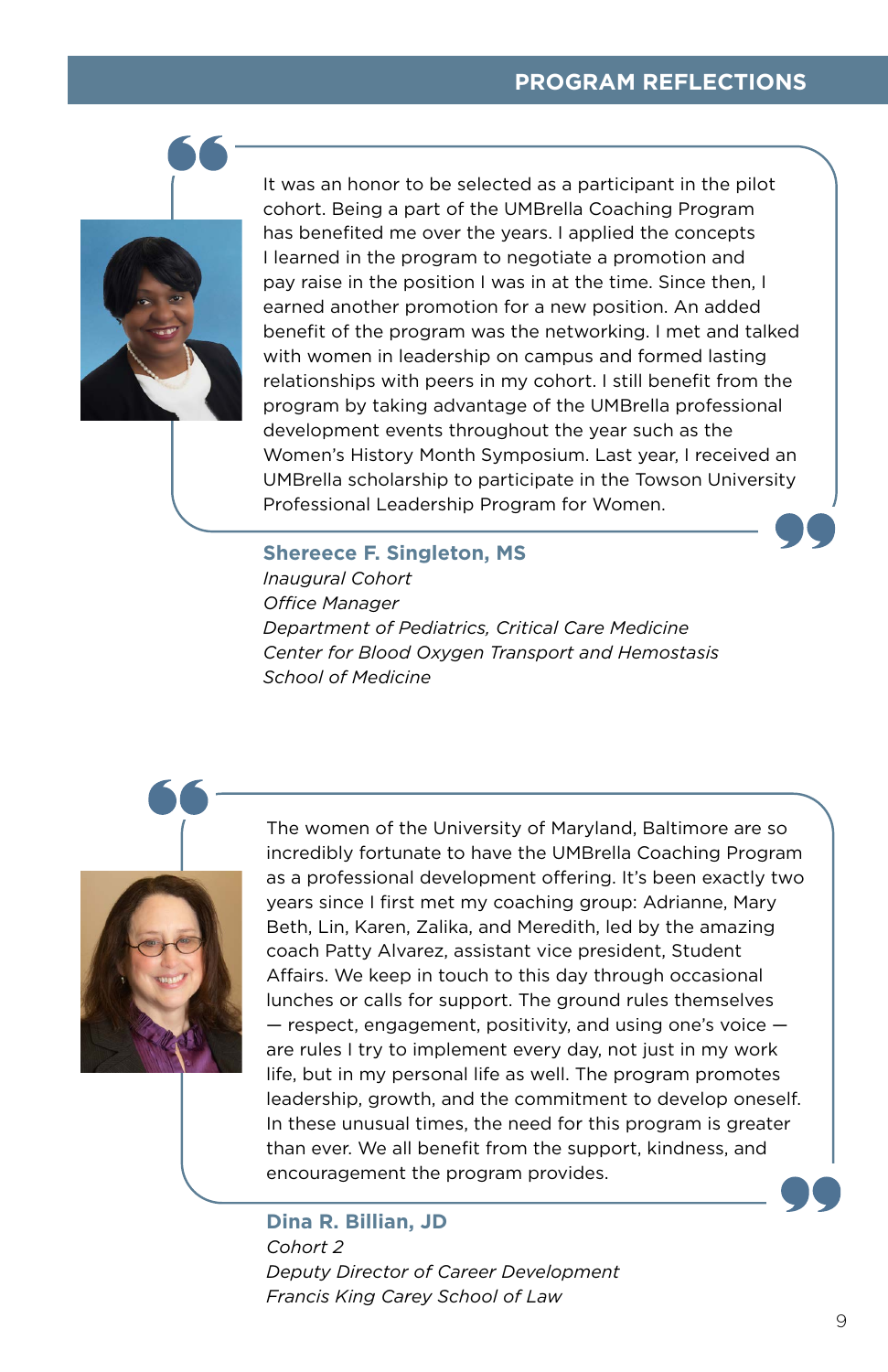# **PROGRAM REFLECTIONS**



I am so grateful for the opportunity to be part of the UMBrella Coaching Program for Cohort 3. This program has changed my life! Coming into the program I was hopeful I would get the support I was looking for, but the program exceeded my expectations on so many levels. The training sessions, monthly group coaching, and care from the UMBrella Coaching Program team made learning, developing, and growing so much easier and faster. At the beginning of the program, I established a goal to be accomplished by May 2021, and it has been accomplished as of February 2021. Now on to my next goals. Thank you!

# **Eileen Eldridge**

*Cohort 3 Web Content Specialist, PATIENTS Program School of Pharmacy*



What I found most gratifying about this coaching experience is creating a space where we *all* have learned with and learned from one another. The insights that I gained from the perspectives shared by my group members have been as invaluable to me as I hope mine have been to them. We all have contributions to make to our individual and collective success. That's the essence of the name we chose for our group, ASPIRE.

**Vanessa Carroll, MS** *Coach, Cohort 3 Special Assistant to the Dean School of Dentistry*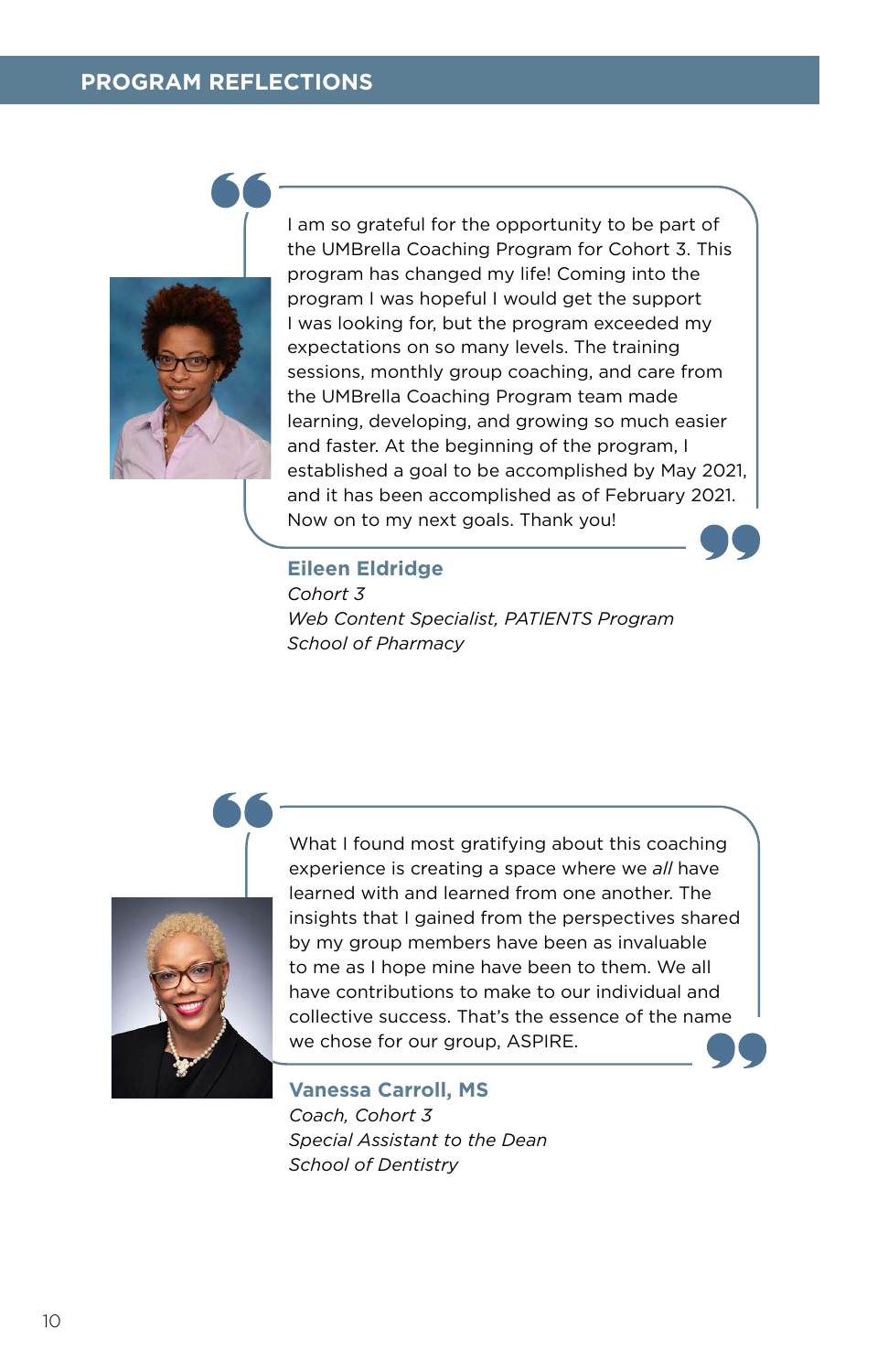## **Cherita Adams, MBA, MS\***

*Assistant Dean, Administration and Strategic Initiatives, School of Social Work*

## **Paulette Harris-Gross, MS**

*Program Management Specialist, UMB Office of the President*

# **Patrick Green Holloway (Tech Support)**

*Office Clerk II, UMB Human Resources Services*

# **Elisa Medina, LCSW-C, ACC**

*Career Development Manager, UMB Human Resources Services*

*\*Member of UMBrella Advisory Board*

Amplify your voice. Become empowered. Achieve your potential.